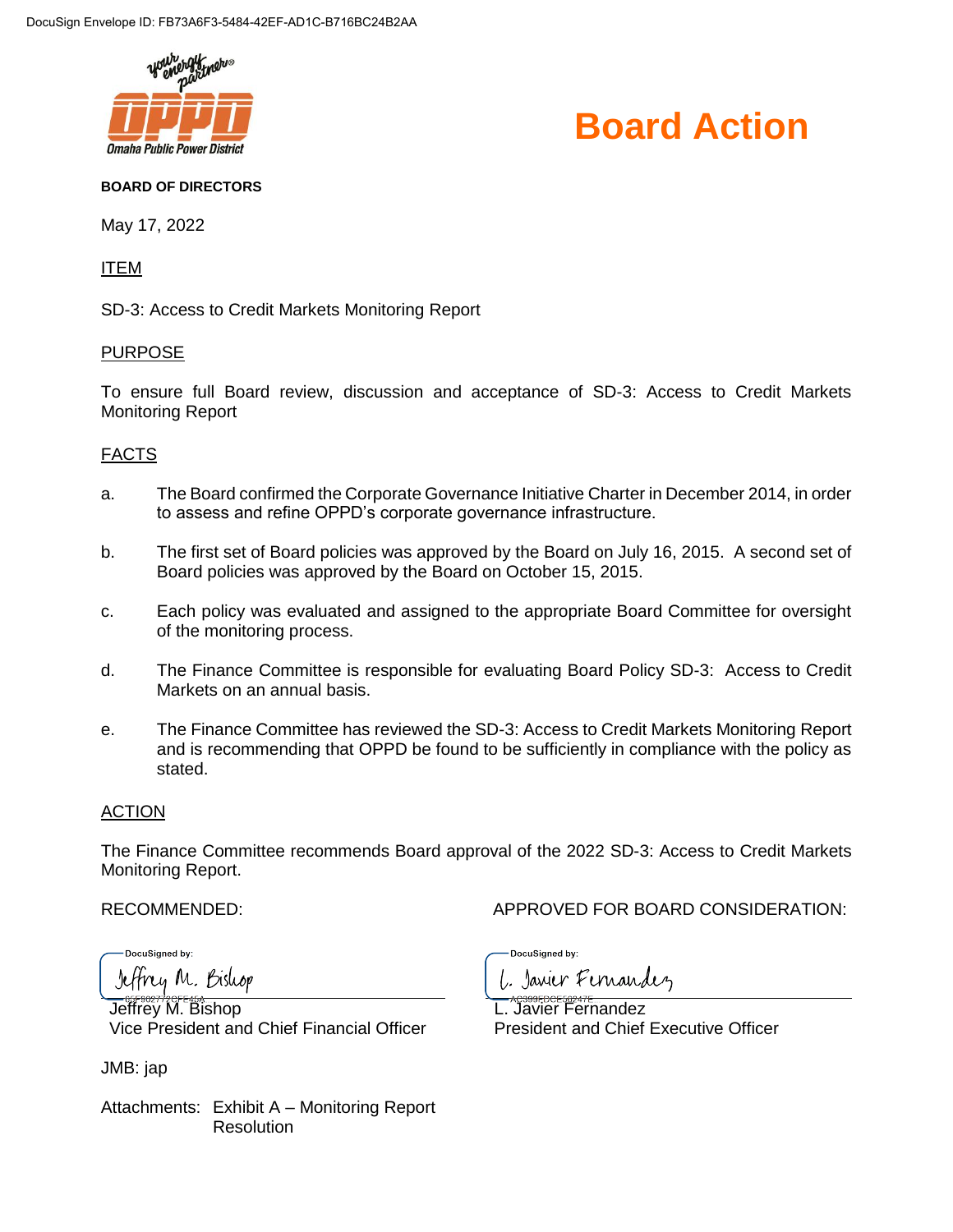

Exhibit A

## SD-3: Access to Credit Markets Monitoring Report

Jeff Bishop Vice President and Chief Financial Officer May 17, 2022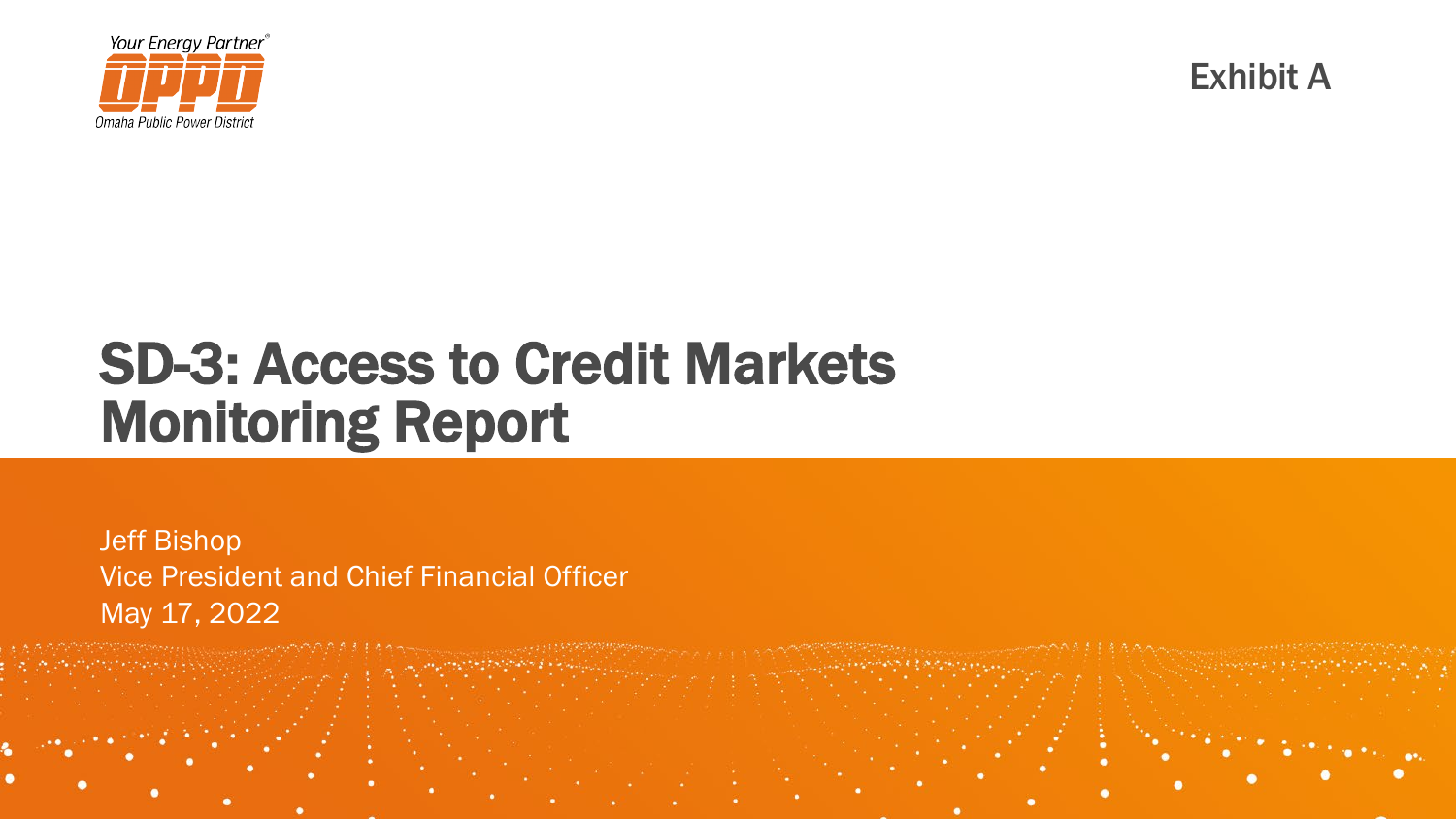# SD-3: Access to Credit Markets

In order to achieve a low cost and flexible cost structure, OPPD shall maintain financial ratios and targets to ensure efficient and cost effective access to the credit markets.

Therefore:

- For OPPD's annual budgets the Board establishes a minimum total debt service coverage\* ratio of 2.0 times.
- When making resource decisions, OPPD shall take into consideration long-term revenue requirements, debt to capitalization ratio, minimum risk adjusted liquidity\* levels, competitive position, financial risk and financial<br>flexibility.
- OPPD's goal is to maintain an AA credit rating with the credit rating agencies consistent with the above expectations.

#### \*TERMS AND DEFINITIONS

*Total Debt Service Coverage:* Revenues less expenses divided by total annual senior and subordinate lien debt interest<br>and principal payments.

*Liquidity:* Total cash (operating and supplemental cash accounts) and unrestricted lines of credit available to meet ongoing daily cash requirements.

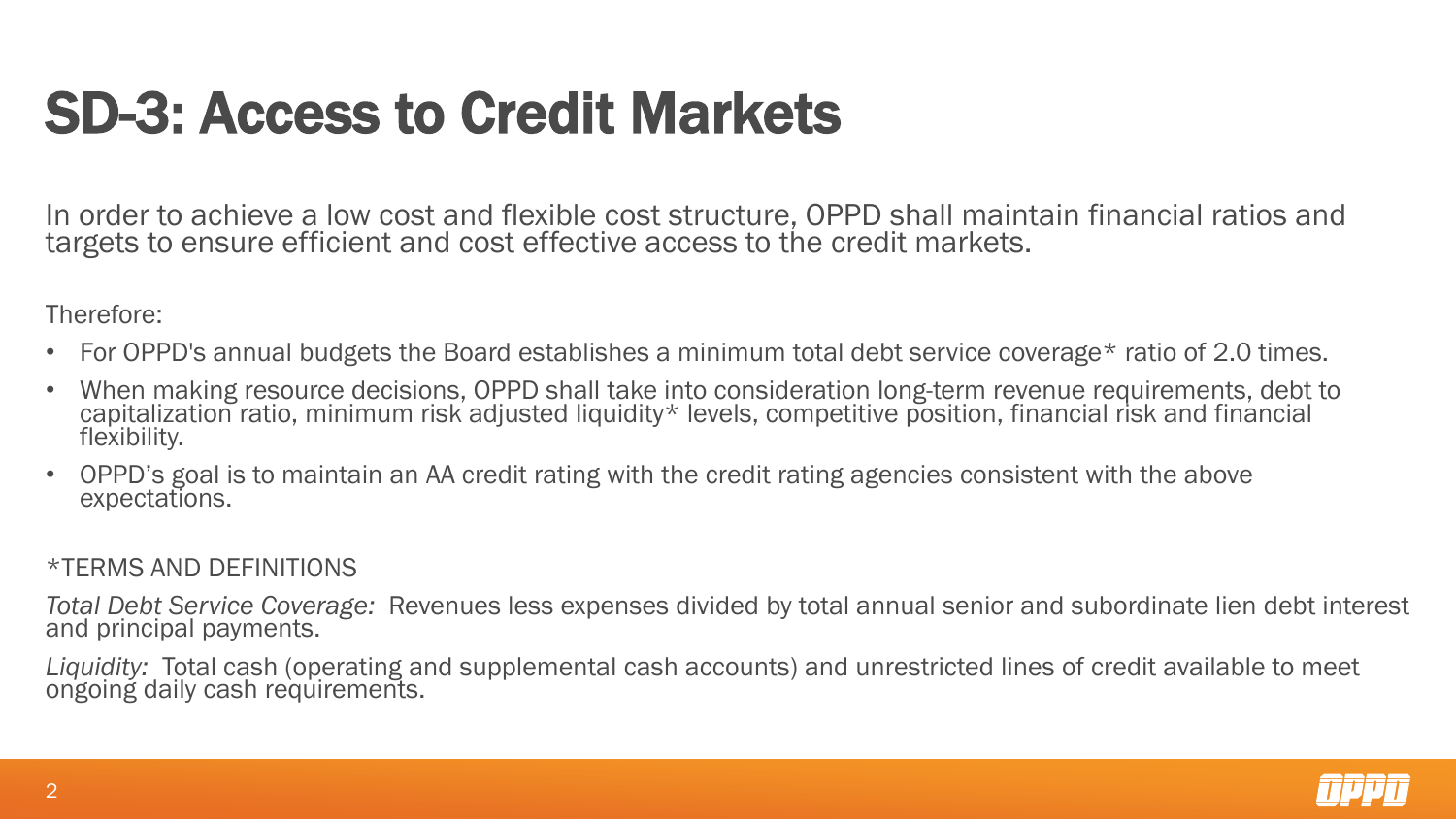# Total Debt Service Coverage

#### For OPPD's annual budgets, the Board established a minimum total debt service coverage ratio of 2.0 times.



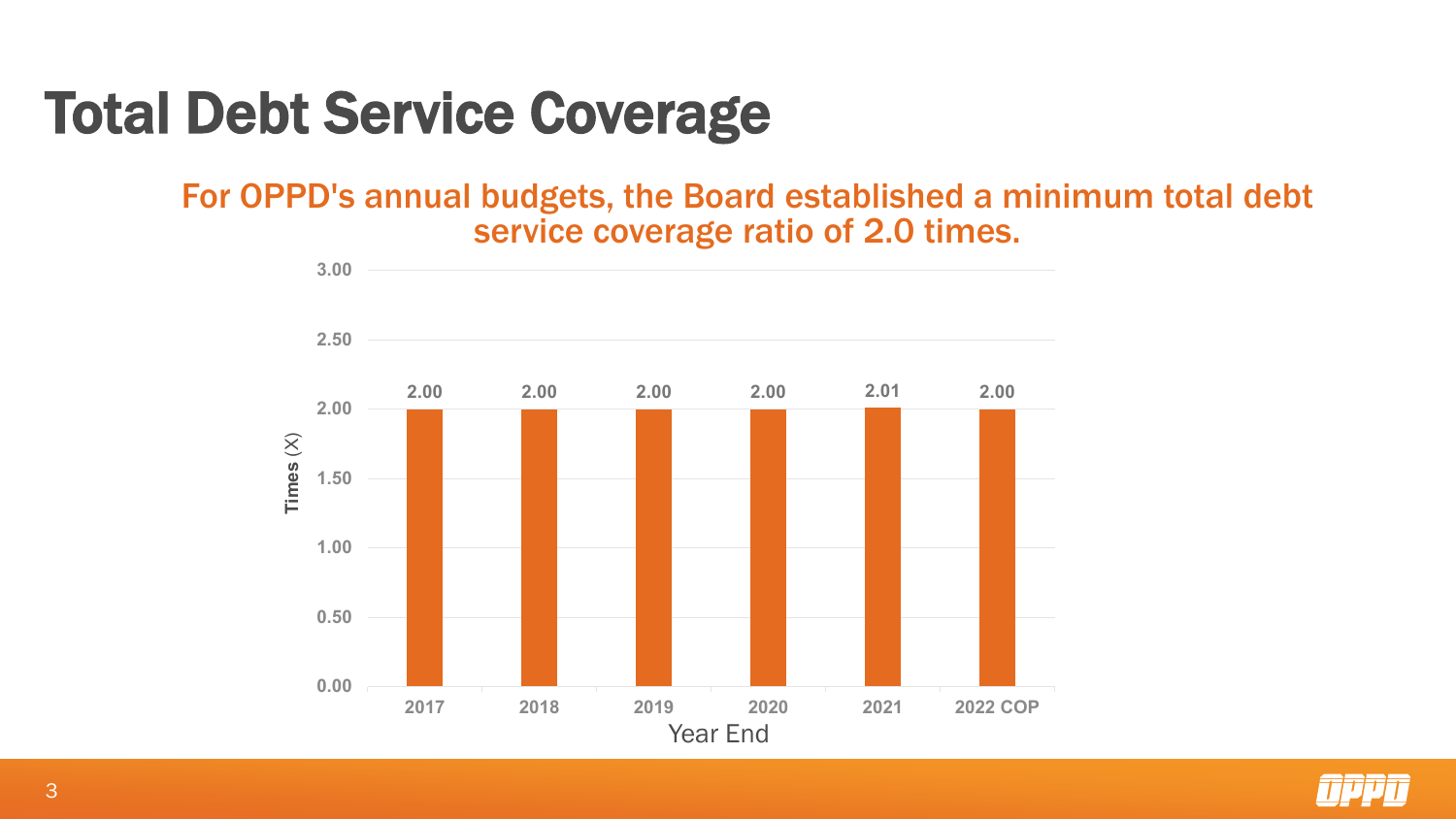## Resource Decisions are made through the Corporate Operating Plan (COP)

When making resource decisions, OPPD shall take into consideration long-term revenue requirements, debt to capitalization ratio, minimum risk adjusted liquidity levels, competitive position, financial risk and financial flexibility.





*\* As measured by Debt Service Coverage, Liquidity and Debt to Capitalization Ratio*

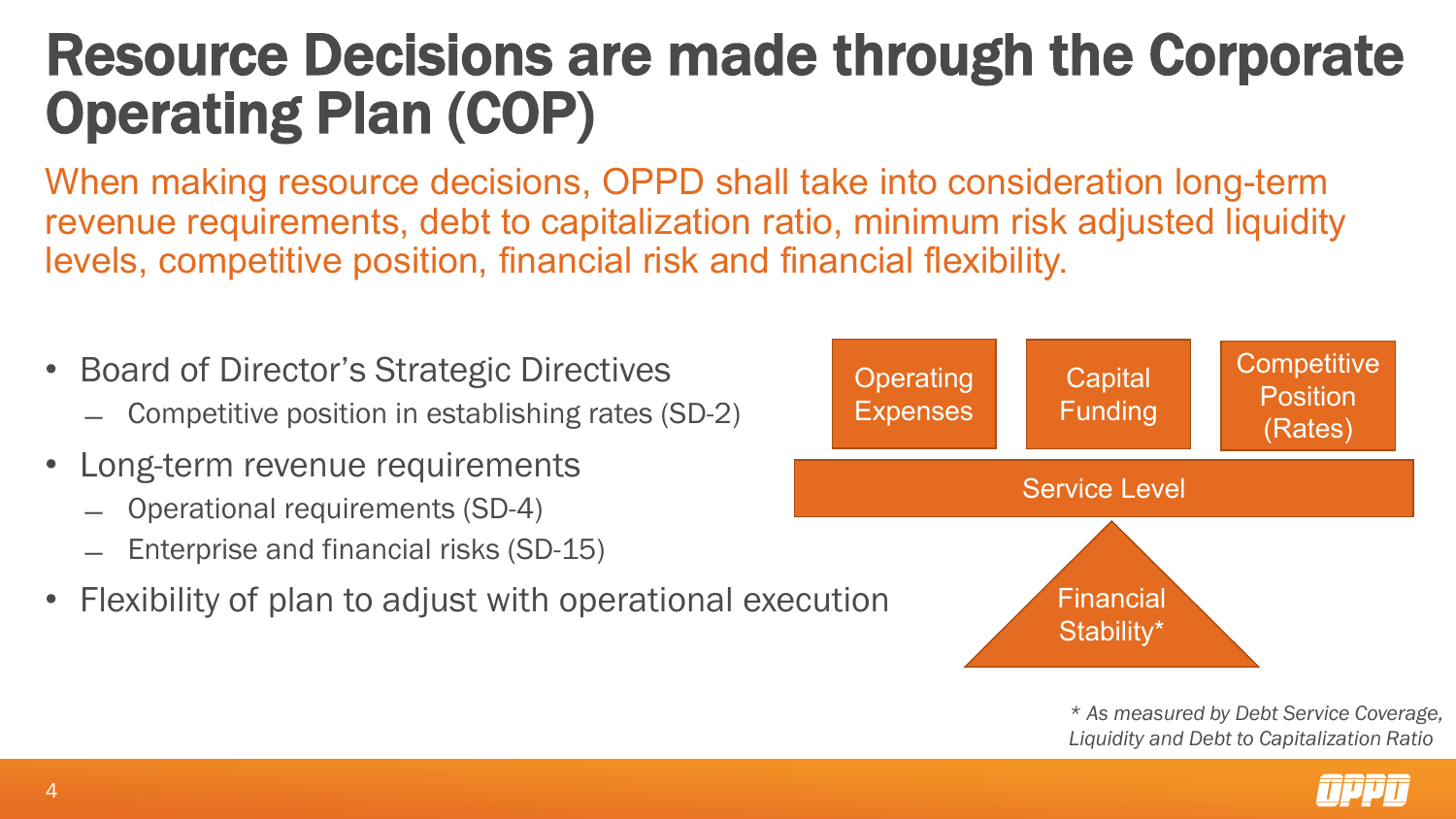# Debt Ratio\*



*\* Share of debt to total capitalization (debt plus net position)*

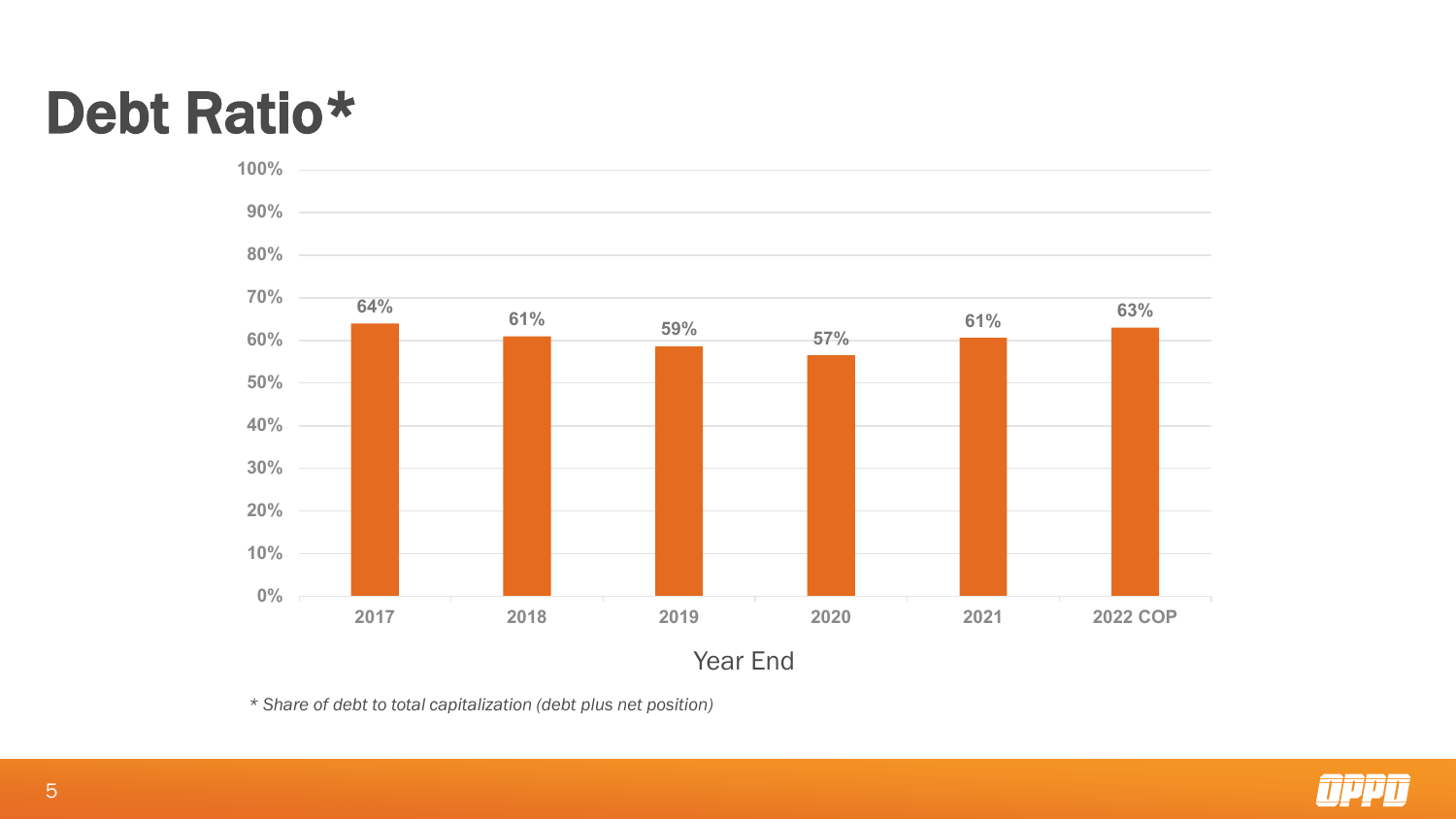# Days Liquidity



*\* Line of credit increased by \$75 million*

*\*\* Line of credit increased to \$200 million in May 2021, of which \$75 million is tied to Commercial Paper and \$125 million is available for liquidity. Also 2021 Days Cash number is normalized to eliminate Polar Vortex changes*

*\*\*\* Projected as of April 2022, assumes Commercial Paper reduction of \$75 million which increases available credit line to \$200 million*

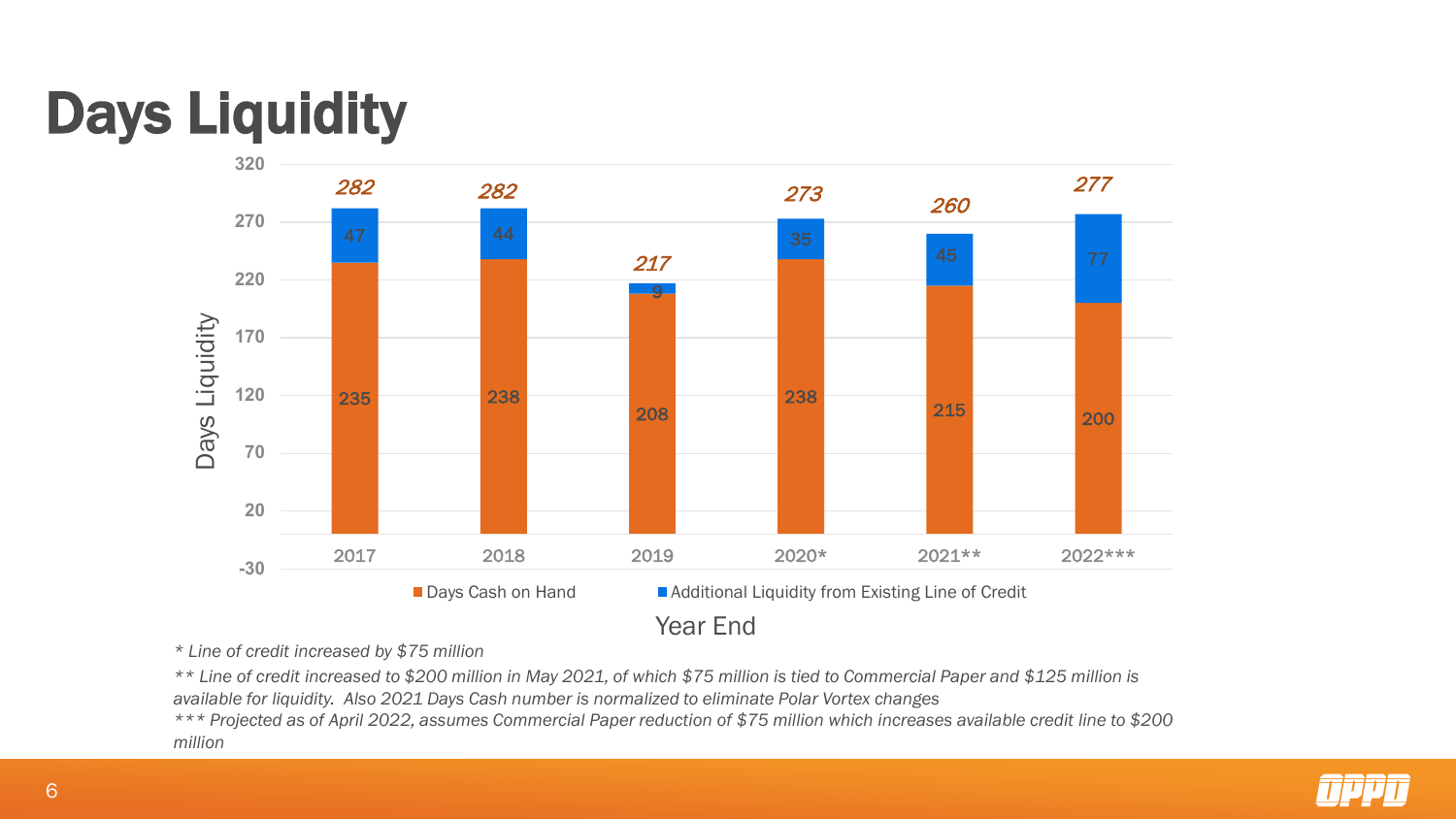# Competitive Position – Retail Rates



*\* Source: 2017-2020 EIA Form 861*

*\*\* 2021 to be updated as EIA information is available*

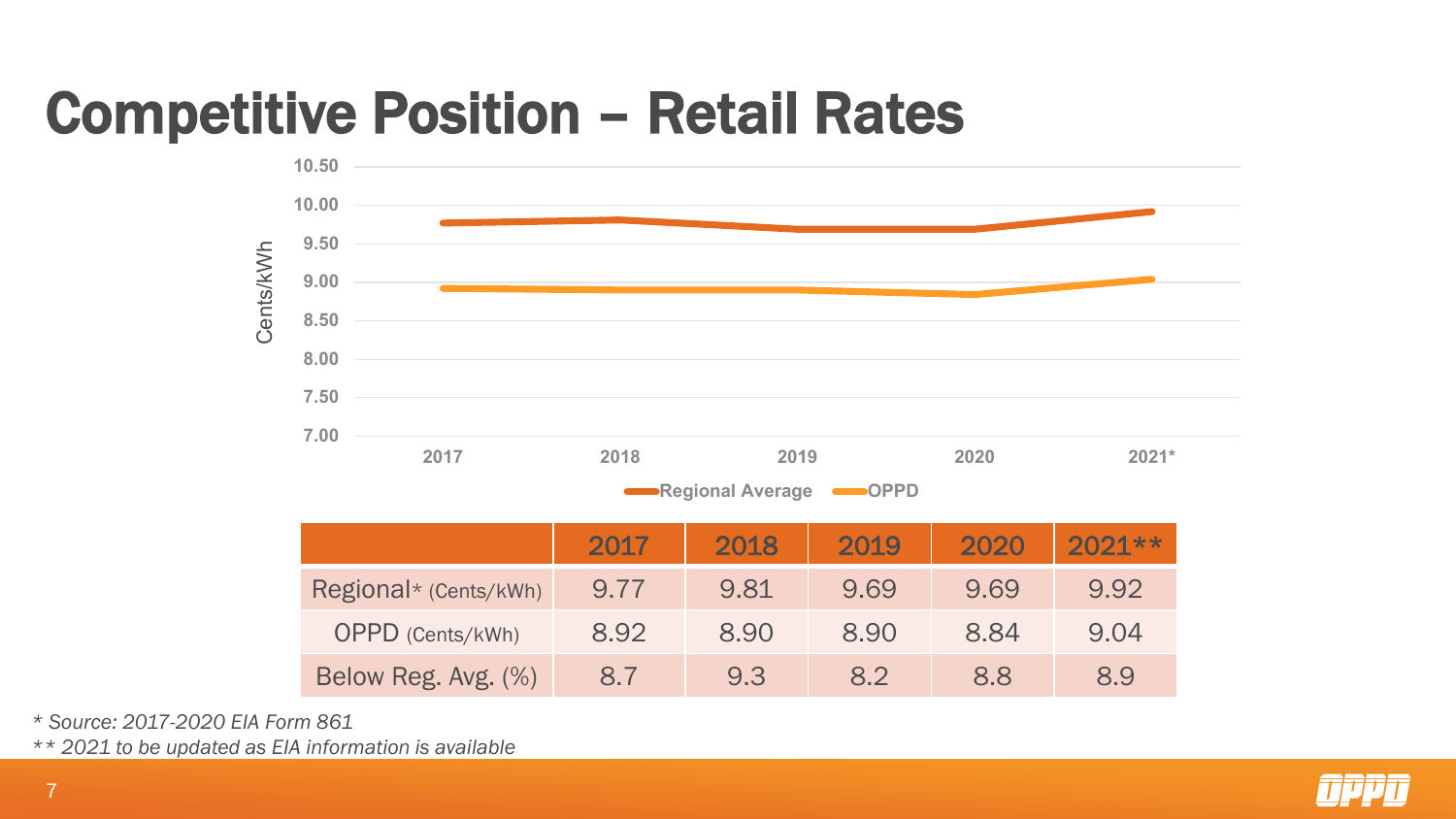# Credit Rating

#### OPPD's goal is to maintain an AA credit rating with the credit rating agencies consistent with the above expectations.

|                              | 2017 | 2018 | 2019 | 2020 | 2021 |
|------------------------------|------|------|------|------|------|
| Moody's                      | Aa2  | Aa2  | Aa2  | Aa2  | Aa2  |
| <b>Standard &amp; Poor's</b> | AA   | AA   | AA   | AA   | AА   |

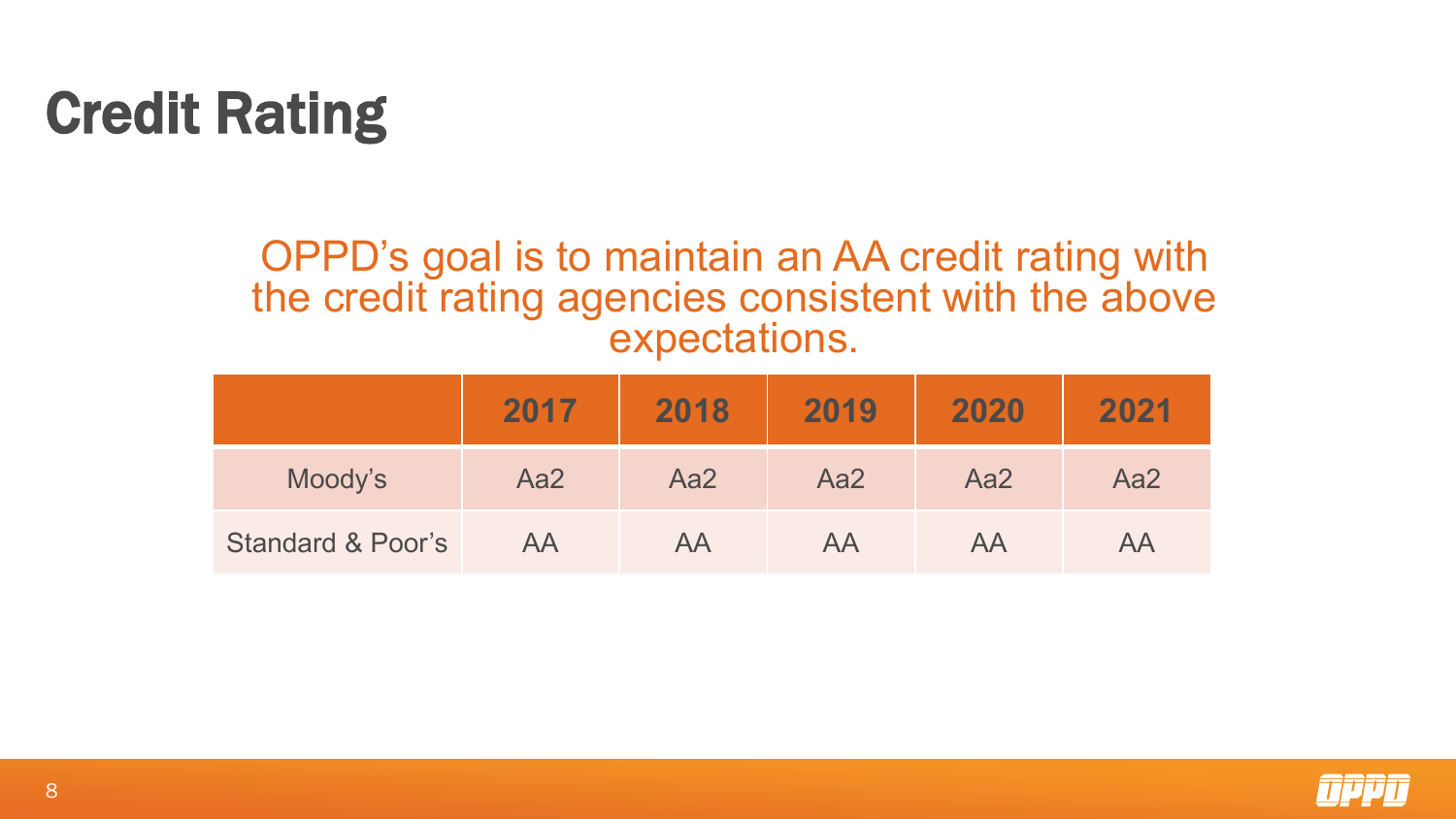# Recommendation

• The Finance Committee has reviewed and accepted this Monitoring Report for SD-3 and recommends that the Board find OPPD to be sufficiently in compliance with Board Policy SD-3.

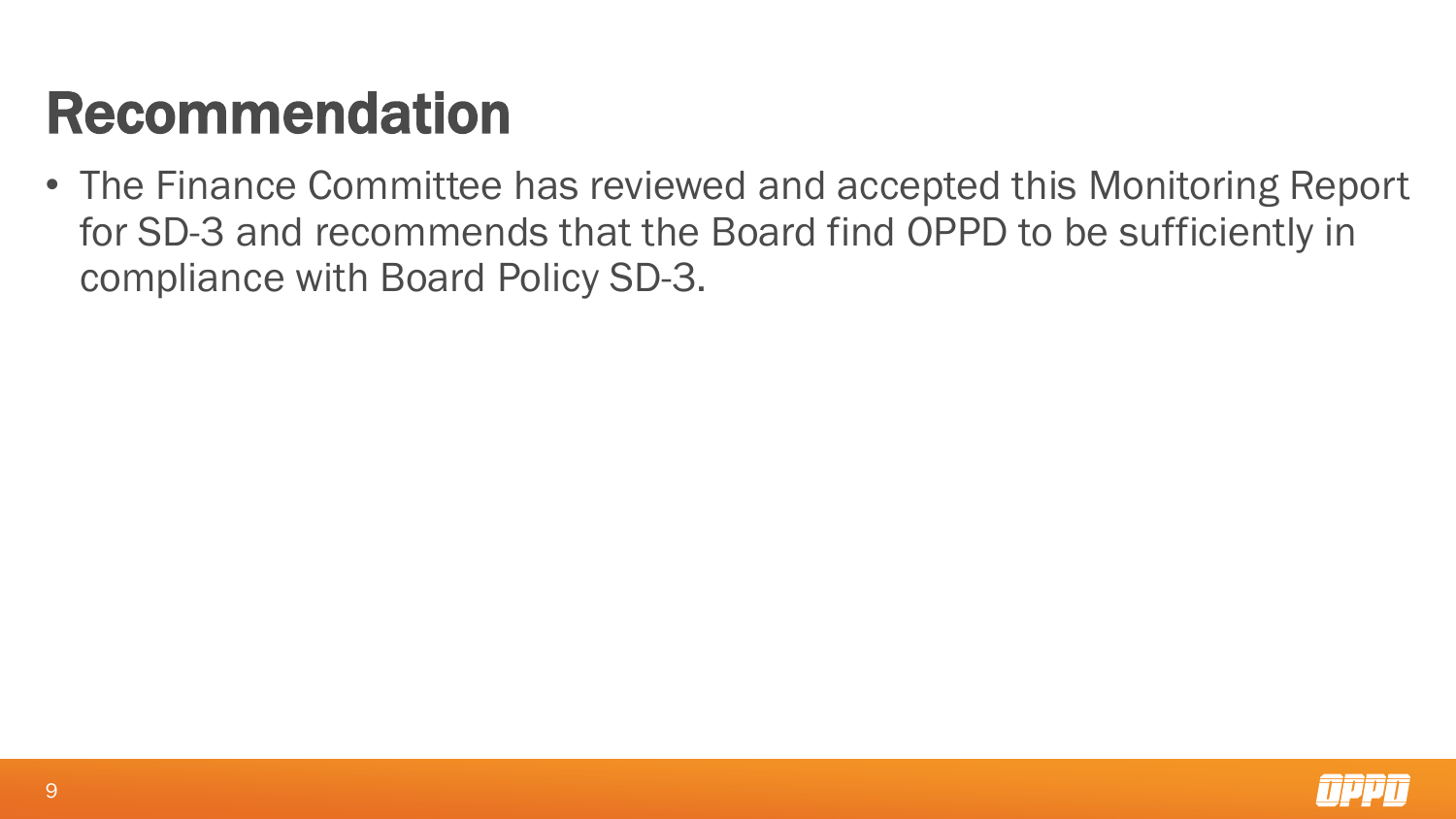### Any additional reflections on

### what has been accomplished … or

challenges or gaps